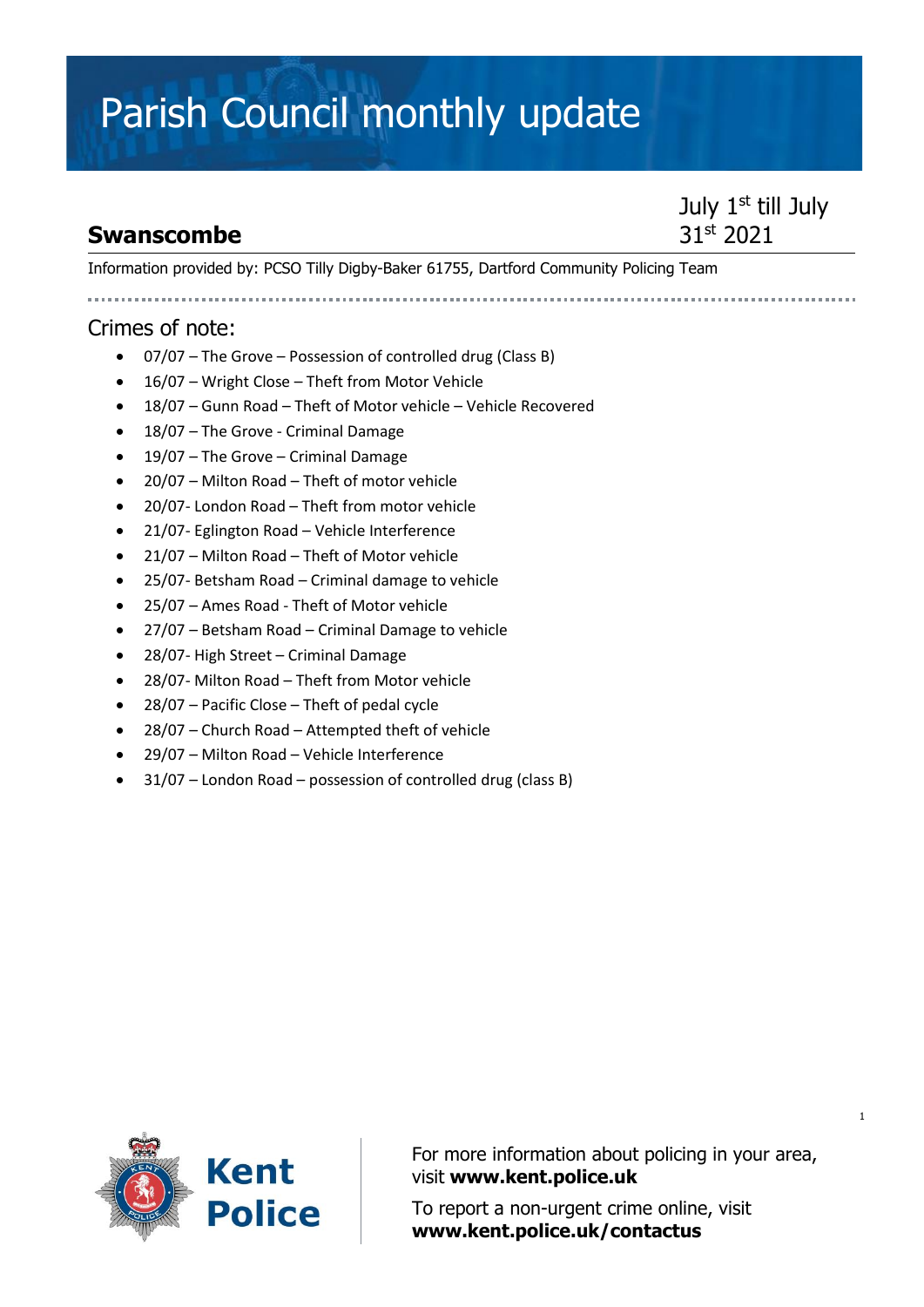## Parish Council monthly update

#### Anti-social behaviour and other incidents of note:

- 06/07 Butcher Walk Nuisance Motocross Bike Rider identified, and Area search conducted.
- 07/07 Butcher Walk Nuisance Motorbike Rider identified, and officers attended the address of the rider.
- 08/07 Butcher Walk Nuisance Motorbike Rider Identified and patrols conducted a search of the area.
- 09-07 Butcher Walk Nuisance Motorbike Rider Identified
- 11/07 Manor Road Nuisance Vehicle Rider identified and police attention to the area
- 12/07 Manor Road Vehicle Failing to Stop Driver Identified
- 13/07 Bodle Avenue Nuisance Motorbike Patrol attended and identified rider
- 19/07 Manor Road Nuisance Vehicle Patrols attended and identified rider
- 28/07 The Parade Criminal Damage Crime Report Created

#### Items of good work:

- 05/07- High Visibility patrol around in relation to recent ASB tasking.
- 10/07 Butchers Walk Nuisance Motorbike Rider located and reported for dangerous driving offences
- 16/07- Community meeting with Swanscombe Neighbourhood Watch Co-Ordinator
- 22/07- Meeting with Swanscombe Community Warden.



For more information about policing in your area, visit **[www.kent.police.uk](http://www.kent.police.uk/)**

To report a non-urgent crime online, visit **www.kent.police.uk/contactus**